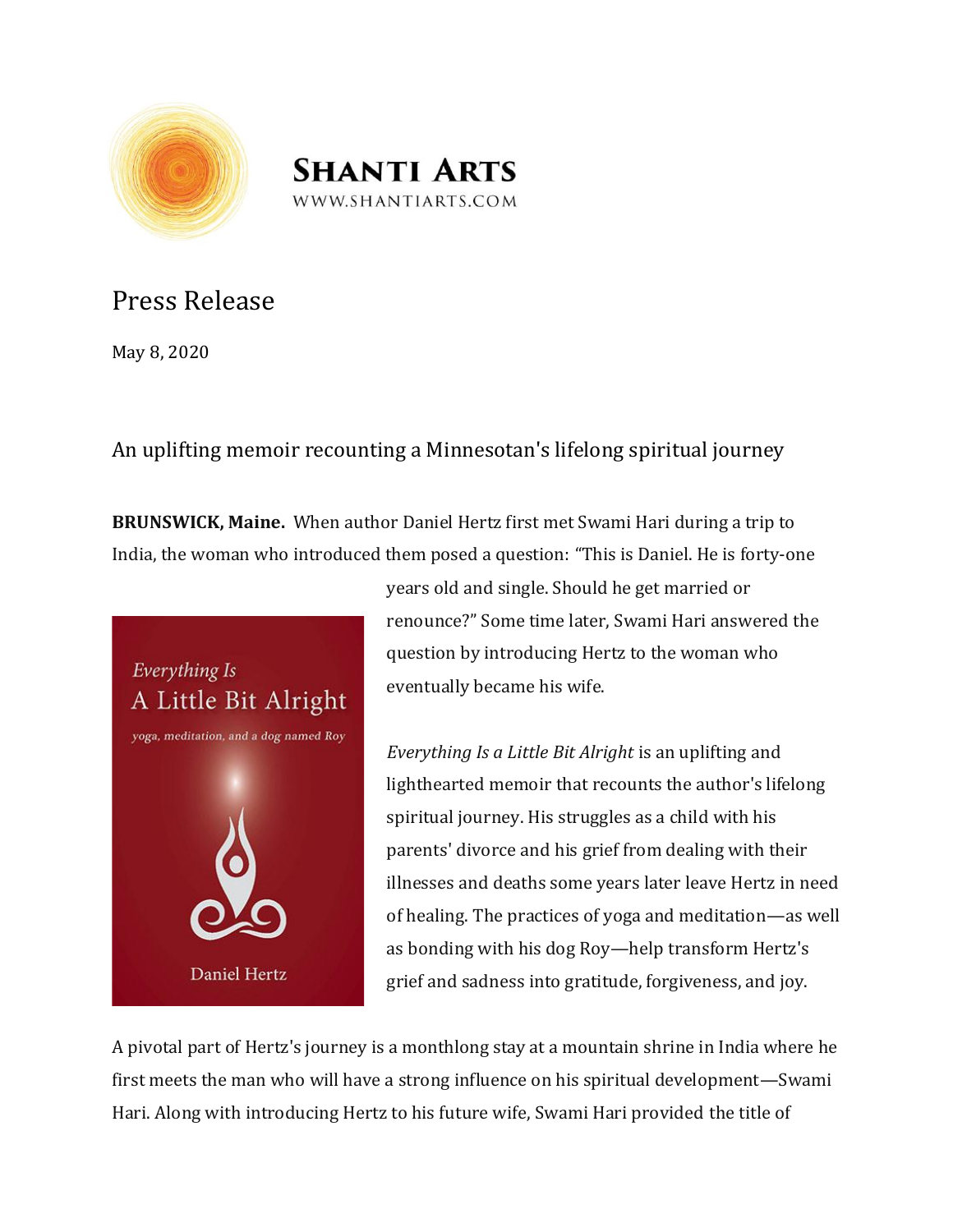Hertz's book. No matter the topic or question, Swami Hari would often comment: "Everything is a little bit alright." As Hertz came to discover, there is wisdom in those words. Looking back over his life, Hertz sees that true healing began when he accepted that the one thing in life certain to happen is change.

Daniel Hertz (MS, BCB, E-RYT 500) spent thirty-one years as a teacher and counselor in the Minneapolis Public Schools. In 2004 he received the PreK-12 Outstanding Educator Award from the University of Minnesota, College of Education Alumni Society. Daniel is internationally certified as both a biofeedback practitioner and as a yoga and meditation instructor. He was initiated into the Himalayan Yoga and Meditation Tradition in 1993 and has been on the faculty of the Meditation Center in Minneapolis since 1995.

*Everything Is a Little Bit Alright* is published by [Shanti Arts Publishing,](http://www.shantiarts.com/) Brunswick, Maine.

ISBN: 978-1-951651-29-9 | \$ 17.95 | print | [more info](http://www.shantiarts.co/uploads/files/ghi/HERTZ_EVERYTHING.html) | [purchase](http://www.shantiarts.co/uploads/files/ghi/HERTZ_EVERYTHING.html) | available wherever books are sold ISBN: 978-1-951651-20-5 | \$5.99 | ebook (Amazon Kindle, Google Play, Apple iBooks)

--------------------

*"Everything Is A Little Bit Alright* is a force of measured argument. The reader is mesmerized into a calming meditative space that is at once familiar and highly uncomfortable. Hertz recounts the death of his mother, father, and dog all with the same even-handed delivery and exhalation that he writes of his travels to unfamiliar places. ∴. a breathing journey of both literal and internal space. ∴. a barely perceptible trail in a heavily wooded grove; a yoga class on each page."

—Nicole Helget, 2018 Minnesota Book Award Winner

"Daniel Hertz opens the door by way of his own life-lessons and gives simple to use techniques of clearing one's mind and opening one's heart. A must read 'How-To' manual for the soul with rich illustrations of enlightened moments that you too can treasure.